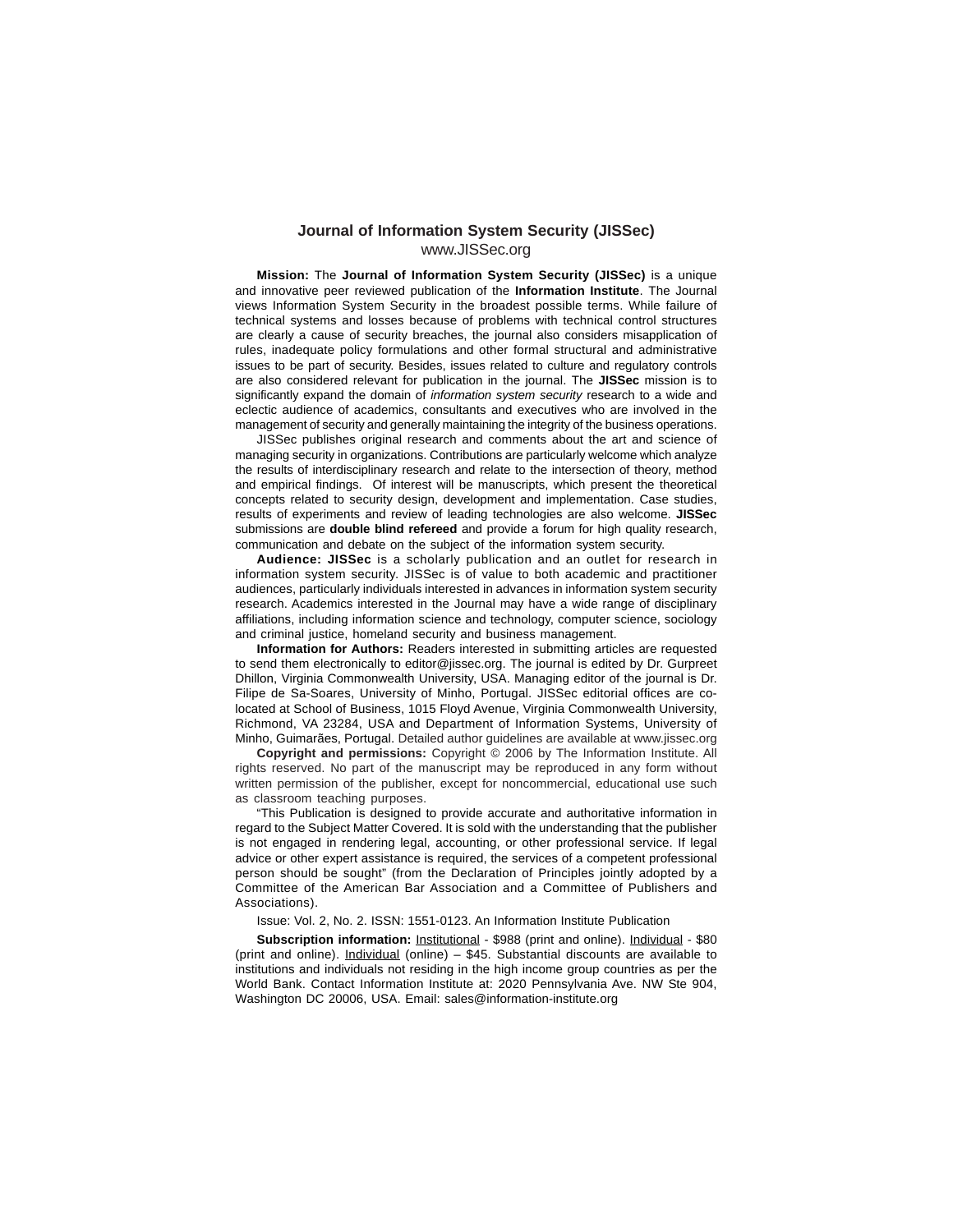## **Editor-in-Chief**

Gurpreet Dhillon Virginia Commonwealth University, USA

## **Co-Editors**

James Backhouse London School of Economics, UK Vijay Masurkar Sun Microsystems, USA

#### **Managing Editor**

Filipe de Sa-Soares University of Minho, Portugal

#### **Associate Editors**

Jeimy J. Cano, Universidad de los Andes, Columbia Jean-Noel Ezingeard, Henley Management College, UK Steve Furnell, University of Plymouth, UK Qing Hu, Florida Atlantic University, USA Günther Pernul, University of Regensburg, Germany Jeff Stanton, Syracuse University, USA Mikko Siponen, University of Oulu, Finland Raj Sharman, SUNY Buffalo, USA Rossouw von Solms, PE Technikon, South Africa Dan Shoemaker, University of Detroit Mercy, USA Merrill Warkentin, Mississippi State University, USA Mark Weiser, Oklahoma State University, USA Greg B. White, University of Texas, San Antonio, USA

## **Book Review Editor**

Heinz Roland Weistroffer Virginia Commonwealth University

## **Editorial Advisors**

Richard Baskerville Georgia State University, USA Allen Lee Virginia Commonwealth University, USA

## **Editorial Assistant**

Gurvirender Tejay Virginia Commonwealth University, USA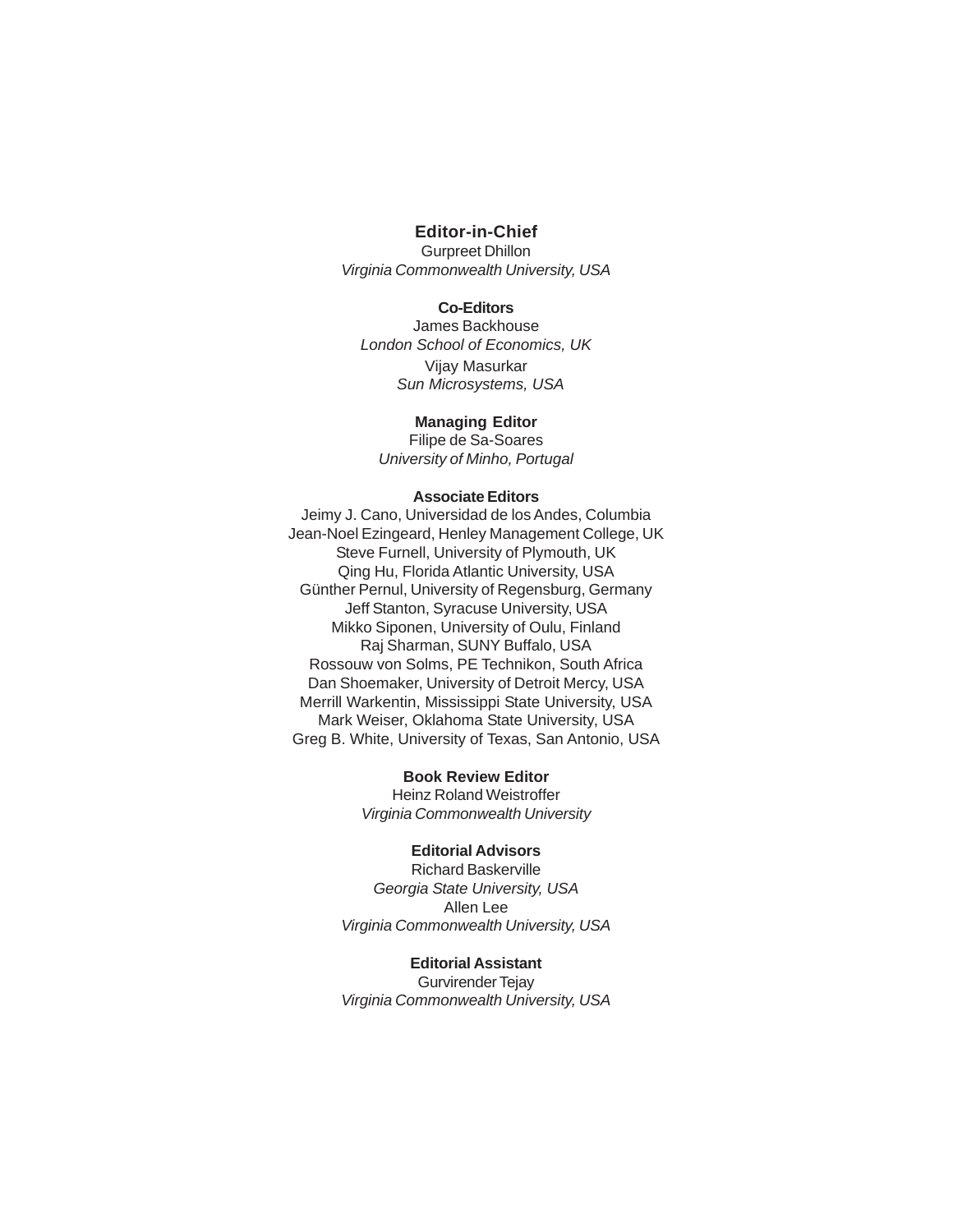|                                               |    | JISSec 2(2) 2006                                                                                                                           |                                                                                      |
|-----------------------------------------------|----|--------------------------------------------------------------------------------------------------------------------------------------------|--------------------------------------------------------------------------------------|
|                                               |    |                                                                                                                                            | Journal of<br><b>Information System</b><br><b>Security</b>                           |
| <b>The</b><br>Information<br><b>Institute</b> |    |                                                                                                                                            | www.jissec.org                                                                       |
|                                               |    | Volume 2 Number 2                                                                                                                          | 2006                                                                                 |
| Editorial                                     | 1  | Editorial                                                                                                                                  |                                                                                      |
| Research papers                               | 3  | Rating Certificate Authorities: A Market<br>Approach to the Lemons Problem<br>James Backhouse, Joao Baptista &<br>Carol Hsu                |                                                                                      |
|                                               | 15 | Jean-Henry Morin & Michel Pawlak                                                                                                           | Towards a Global Framework for Corporate<br>and Enterprise Digital Policy Management |
|                                               | 25 | Managing Information Security:<br>Demystifying the Audit Process for Security<br><b>Officers</b><br>Sanjay Goel, Damira Pon & Jack Menzies |                                                                                      |
|                                               | 46 | To opt-in, or to opt-out?<br>That is the question. A Case Study<br>Gurpreet Dhillon & Scott Chapman                                        |                                                                                      |
|                                               | 56 | <b>Book Review</b><br>Roland Weistroffer                                                                                                   |                                                                                      |